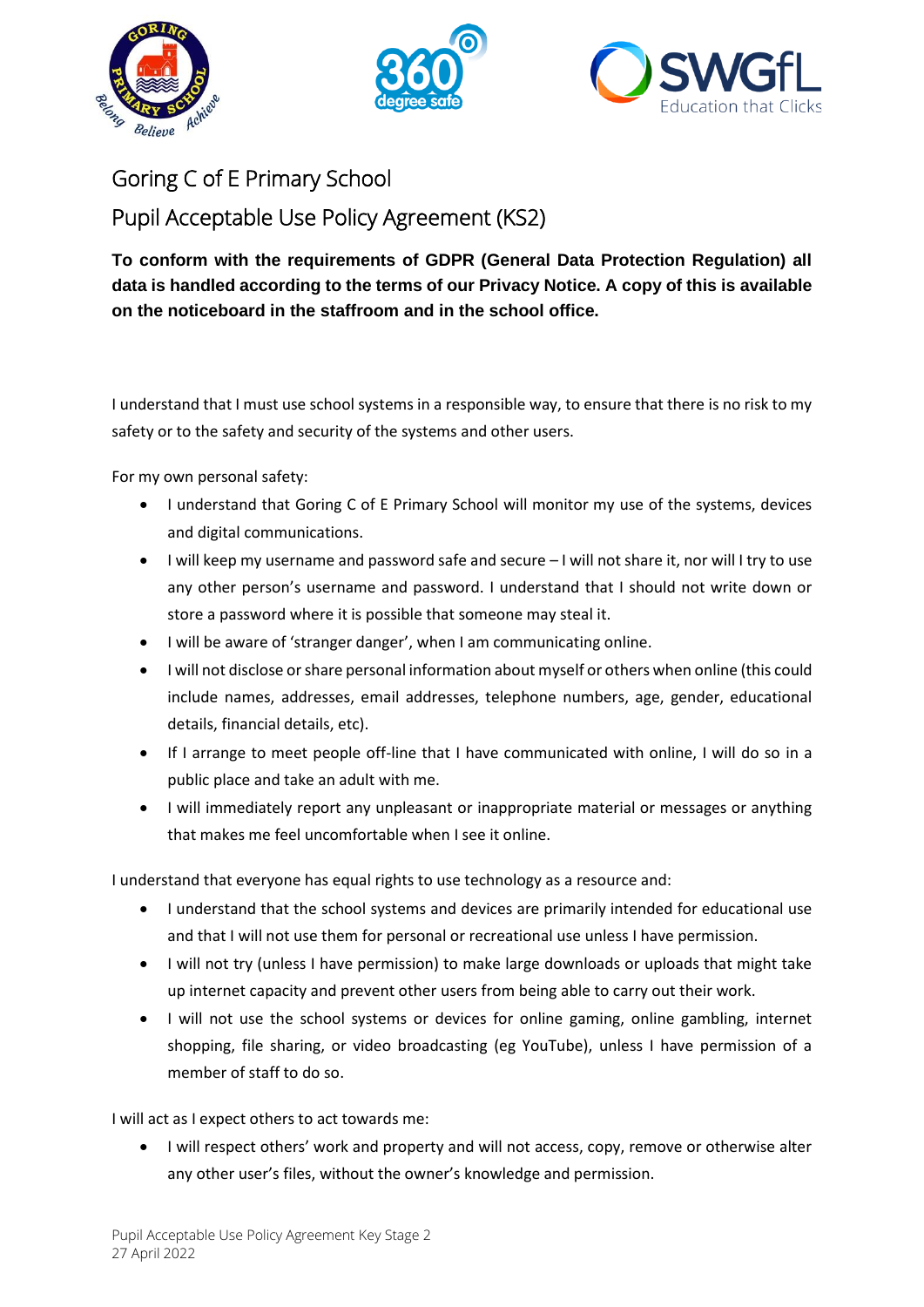





- I will be polite and responsible when I communicate with others, I will not use strong, aggressive or inappropriate language and I appreciate that others may have different opinions.
- I will not take or distribute images of anyone without their permission.

I recognise that the school has a responsibility to maintain the security and integrity of the technology it offers me and to ensure the smooth running of the school:

- I will only use my own personal devices (mobile phones / USB devices, etc) in school if I have permission, and I understand that, if I do use my own devices in the school, I will follow the rules set out in this agreement, in the same way as if I was using school equipment.
- I understand the risks and will not try to upload, download or access any materials which are illegal or inappropriate or may cause harm or distress to others, nor will I try to use any programmes or software that might allow me to bypass the filtering / security systems in place to prevent access to such materials.
- I will immediately report any damage or faults involving equipment or software, however this may have happened.
- I will not open any hyperlinks in emails or any attachments to emails, unless I know and trust the person / organisation who sent the email, or if I have any concerns about the validity of the email (due to the risk of the attachment containing viruses or other harmful programmes).
- I will not install or attempt to install or store programmes of any type on any school device, nor will I try to alter computer settings.
- I will not use social media sites unless required to do so under the supervision of an adult.

When using the internet for research or recreation, I recognise that:

- I should ensure that I have permission to use the original work of others in my own work.
- Where work is protected by copyright, I will not try to download copies (including music and videos).
- When I am using the internet to find information, I should take care to check that the information that I access is accurate, as I understand that the work of others may not be truthful and may be a deliberate attempt to mislead me.

I understand that I am responsible for my actions, both in and out of school:

- I understand that the school also has the right to take action against me if I am involved in incidents of inappropriate behaviour, that are covered in this agreement, when I am out of school and where they involve my membership of the school community (examples would be cyber-bullying, use of images or personal information).
- I understand that if I fail to comply with this Acceptable Use Policy Agreement, I will be subject to disciplinary action.